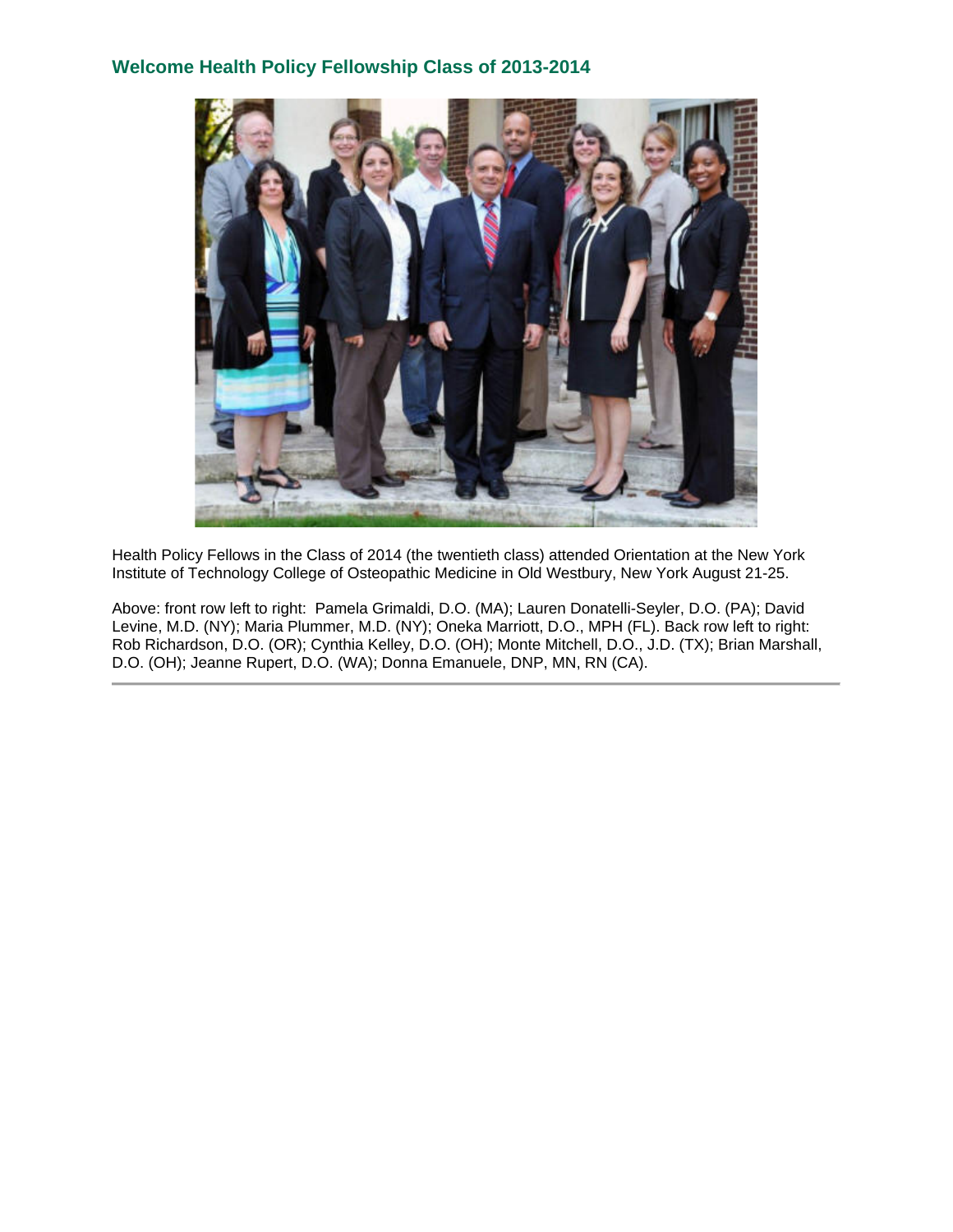# **Lauren Donatelli-Seyler, D.O. Erie, Pennsylvania**



#### Graduation PowerPoint: [Comparative Effectiveness Research](https://ohio.box.com/s/hqxcllviez9hz09tu2pl5khamh5tbbxh)

Dr. Donatelli-Seyler, DO, FACOS received her Doctor of Osteopathic Medicine Degree from the Lake Erie College of Osteopathic Medicine in 2005. She graduated from Youngstown State University in 2000 with a B.S. in Biology and completed graduate work in anatomy and physiology prior to entering medical school. She completed her surgical internship and residency through the Henry Ford Health System in 2010 and proceeded to complete a fellowship in Acute Care Surgery through the University of Nevada in Las Vegas. Dr. Donatelli is Board Certified in General Surgery and Surgical Critical Care by the American Osteopathic Board of Surgery and has been designated a Fellow of the American College of Osteopathic Surgeons (to be awarded in November, 2013).

During her training, Dr. Donatelli served as a resident board member of the Macomb County and Michigan Osteopathic Associations and as a delegate to the Michigan and American Osteopathic Association Houses of Delegates. She has also dedicated her time to education, participating in multiple student, resident, and community education programs as well as speaking at national conferences and trauma outreach sessions. She currently serves as the coordinator for education in general surgery and trauma at UPMC Hamot and serves on the Academic Leadership Council.

Dr. Donatelli is currently practicing Acute Care Surgery at the University of Pittsburgh Medical Center-Hamot Hospital, a Level 2 trauma center. She is a member of the American Osteopathic Association, the Pennsylvania Osteopathic Association, the American College of Osteopathic Surgeons, the Society of Critical Care Medicine, the Michigan Osteopathic Association, and the Macomb County Osteopathic Association.

The UPMC Hamot Medical Staff and the Hamot Health Foundation are sponsoring Dr. Donatelli's participation in the Health Policy Fellowship.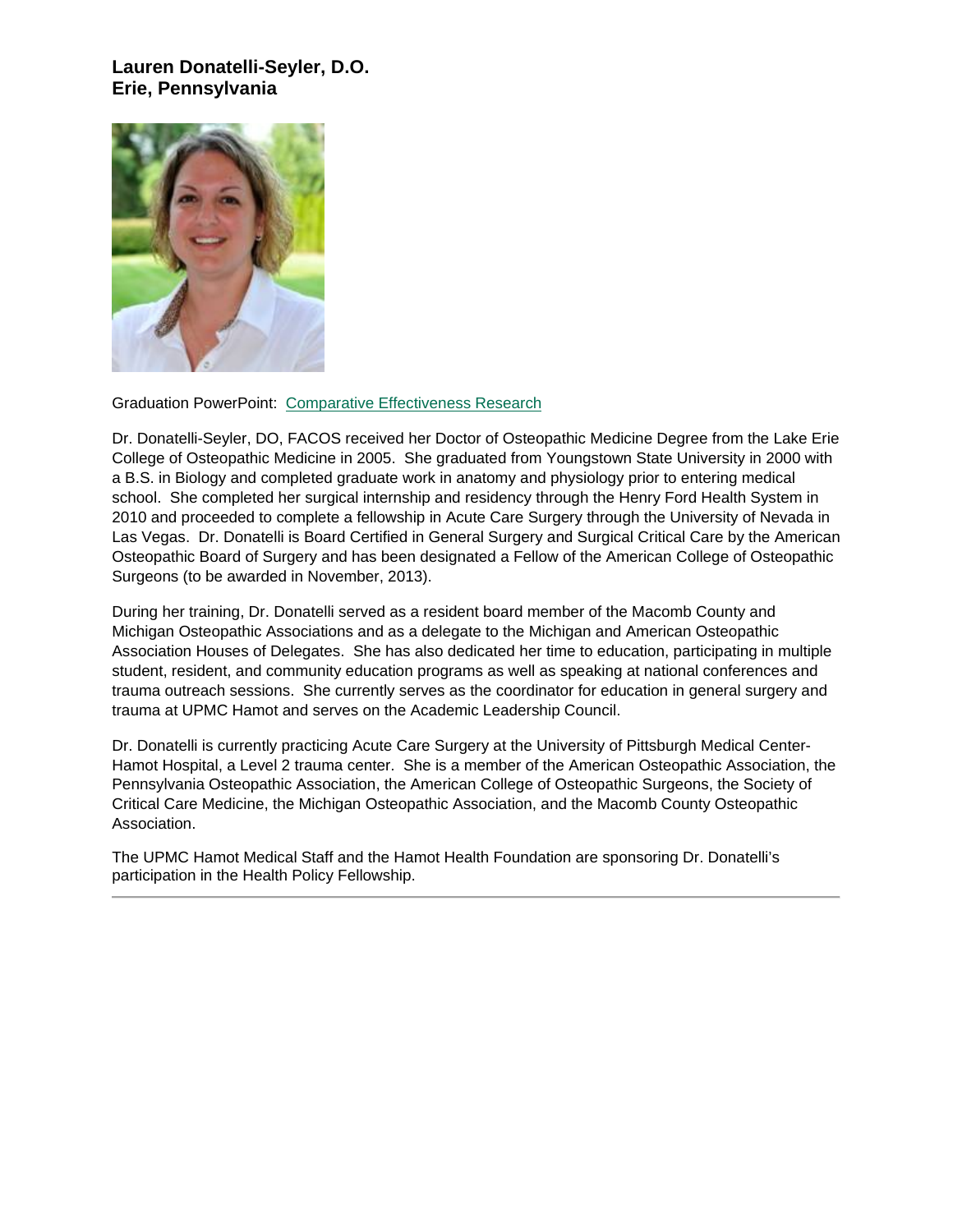# **Donna M. Emanuele, DNP, MN, RN, FNP-BC, CNS, FAANP Pomona, California**



#### Graduation PowerPoint: [Restructuring Long Term Care: Changing Patterns and Policy Implications](https://ohio.box.com/s/5u1ue5kyh8bfti93yyi3vvgaas70i1z9)

Dr. Donna M. Emanuele, DNP, MN, RN, FNP-BC, CNS, FAANP is an Assistant Professor of Nursing and Assistant Director for the MSN-FNP DNP program in the College of Graduate Nursing at Western University of Health Sciences, Pomona, California. She has practiced within the nursing profession and assumed many leadership, clinical educator, management, and administrative roles extending over a 20 year nursing career. She graduated with an associate of science degree in nursing (ASN) from Middlesex Community College in Bedford, MA in 1984 and completed her baccalaureate of science degree (BSN) in nursing from Cal-State, Los Angeles in 1989. She earned her advanced degrees in nursing from the University of California, Los Angeles (UCLA) as a Clinical Nurse Specialist (CNS) in Critical Care in 1993 and Family Nurse Practitioner (FNP) in 1995. She maintains active clinical practice in Primary Care-Family Practice as a certified FNP, including Emergency Medicine as a specialty care setting. Dr. Emanuele earned her Doctor of Nursing Practice (DNP) from Touro University Nevada (TUN), Henderson, NV in 2009. Her practice-based dissertation research investigated, "Nurse Practitioners as Primary Care Providers: Transforming the Political and Regulatory Practice Landscape to Improve Access to Health Care through Evidence-Based Research."

Dr. Emanuele is an active member of several professional state and national nursing organizations and is engaged in committee work to advance the practice of nursing with a special interest in health policy and practice. She currently is the President Elect for the California Association for Nurse Practitioners (CANP) and previous to this leadership role served as the organizations Health Policy Chair. She co-authored the 2009 CANP Position Statement, "Affirming the Competency, Quality and Continuing Role of Nurse Practitioners in the Primary and Specialty Care Settings," presented at state and national nursing conferences, and participated in research studies. In June of 2013, Dr. Emanuele was inducted as a Fellow into the American Association of Nurse Practitioners (AANP); she received the State of Excellence Award from the AANP in 1998. Dr. Emanuele continues to pursue nursing's agenda to reduce barriers and advance nursing practice to improve access to health care, and committed to strengthen relationships across the health professions for the betterment of patient care.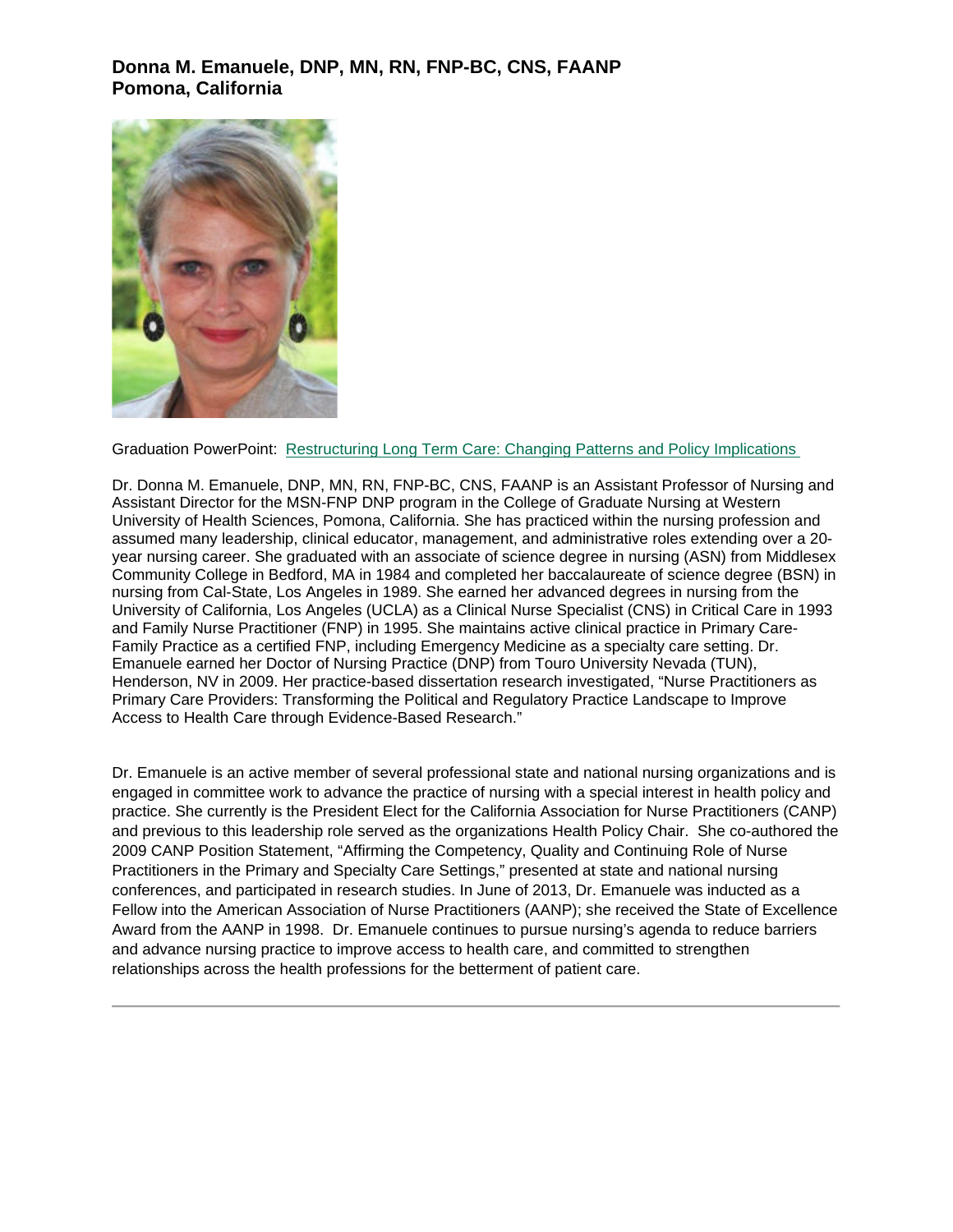## **Pamela L. Grimaldi D. O., FAAFP Barre, Massachusetts**



Graduation PowerPoint: [The Nutrition Reform and Work Opportunity Act of 2013/HR 3102](https://ohio.box.com/s/enper4e1xgpfzslme03hp0o1r7hj0pci)

Policy Poster - Awarded Honorable Mention: [The Nutrition Reform and Work Opportunity Act of 2013/HR](https://ohio.box.com/s/kn1vm0kjqzvscgf66rni4dko7i2s448l)  [3102](https://ohio.box.com/s/kn1vm0kjqzvscgf66rni4dko7i2s448l)

Dr. Grimaldi graduated from the University of New England College of Osteopathic Medicine in 1998. Prior to medical school she received a B.A in Biology from what is now Quinnipiac University in 1993. She completed a dually-accredited Family Practice residency at Wilson Memorial Regional Hospital in Johnson City, New York in 2001. Dr. Grimaldi became Board certified in Neuromusculoskeletal Medicine/OMT in 2005.

Dr. Grimaldi has worked doing full spectrum Osteopathic Family Medicine including in-patient and Obstetrics for the last fifteen years. Currently she is an Assistant Professor for the University of Massachusetts where she teaches Family Practice residents while continuing to practice full time in her office in Barre, MA.

Prior to moving back to Massachusetts, she worked in a twenty- bed rural hospital above the Arctic Circle in bush Alaska. This job included supervising Native Alaskans in the Certified Health Aid Program (CHAP) in person and via telemedicine and working at several of the ten Inuit village clinics in a service area bigger than the state of Maine.

Dr. Grimaldi has been active in the American Osteopathic Association (AOA) as a Delegate for Massachusetts for the AOA House of Delegates for the past five years. She has served on many committees for the American Academy of Osteopathy (AAO). She is the current immediate pastpresident of the Massachusetts Osteopathic Society after serving as president for three years. She has also been a member of the American Academy of Family Practice (AAFP) and the American College of Osteopathic Family Physicians (ACOFP). She has lectured nationally on various family practice and osteopathic medicine topics.

Dr. Grimaldi lives with her family her young family in Rutland, Massachusetts.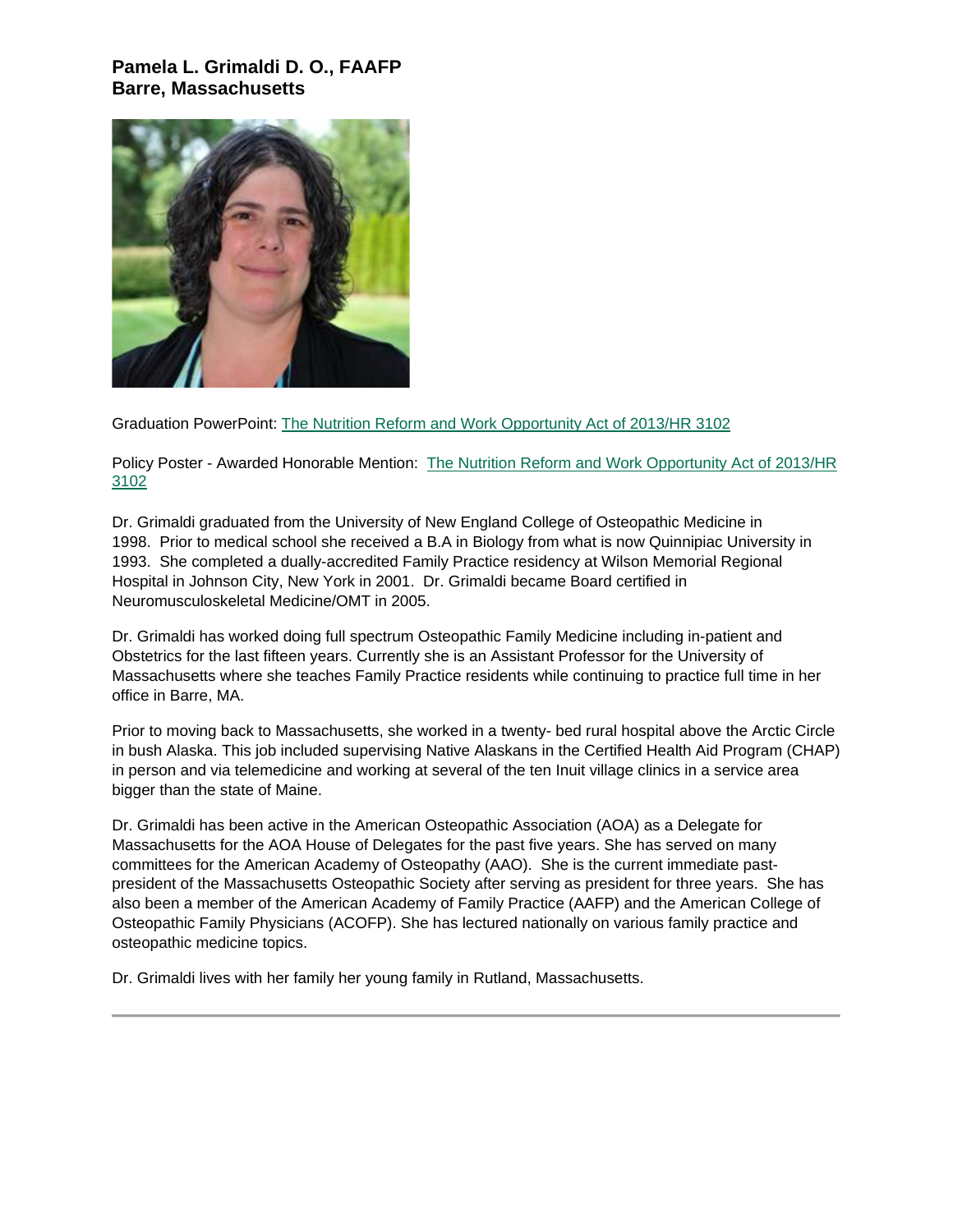## **Cynthia Kelley, D.O. Akron, Ohio**



Graduation PowerPoint: [The Single Accreditation System: Moving Forward](https://ohio.box.com/s/59yy8vn4ip250c73r4cl77mk3vdqro9h)

Dr. Kelley received her Doctor of Osteopathic Medicine degree from Ohio University Heritage College of Osteopathic Medicine (OUHCOM) in 2001. She graduated from Miami University in 1995 with a B.A. in Zoology. She completed her internship and residency training at the Summa Akron City Hospital's Family Medicine Residency program in 2004. In 2006, Cindy completed a fellowship in academic medicine at Northeast Ohio Medical University (NEOMED). Dr. Kelley is board certified in Family Medicine by the American Board of Osteopathic Family Medicine and the American Board of Family Medicine.

Upon graduation from residency, Cindy joined Summa's faculty and has been an associate director at the Summa Akron City Family Medicine program for the past nine years. In 2012, she also became the Osteopathic Director of Medical Education at Summa. She also holds faculty positions (clinical assistant professor and assistant professor) at OUHCOM and NEOMED, respectively.

Dr. Kelley is a member of the American Osteopathic Association, the American College of Osteopathic Family Physicians, the Ohio Osteopathic Association, and the American Academy of Family Physicians. She currently serves as the Vice President of the American College of Family Physicians, Ohio chapter, Board of Governors. She also co-authored a book with her dad, D. Gary Benfield, MD, a neonatologist, entitled *Prescription Drugs in Pregnancy: Your Guide to Fetal Risk for Hundreds of Drugs*. *Cleveland Magazine* has named Cindy one of the "Best Doctors" annually since 2009.

Cindy is married to Mike Kelley, D.O. and they have four daughters.

The Ohio Osteopathic Association, the Department of Family Medicine at Summa Akron City Hospital, and Primary Care Physicians, Inc., are sponsoring Dr. Kelley's participation in the Health Policy Fellowship.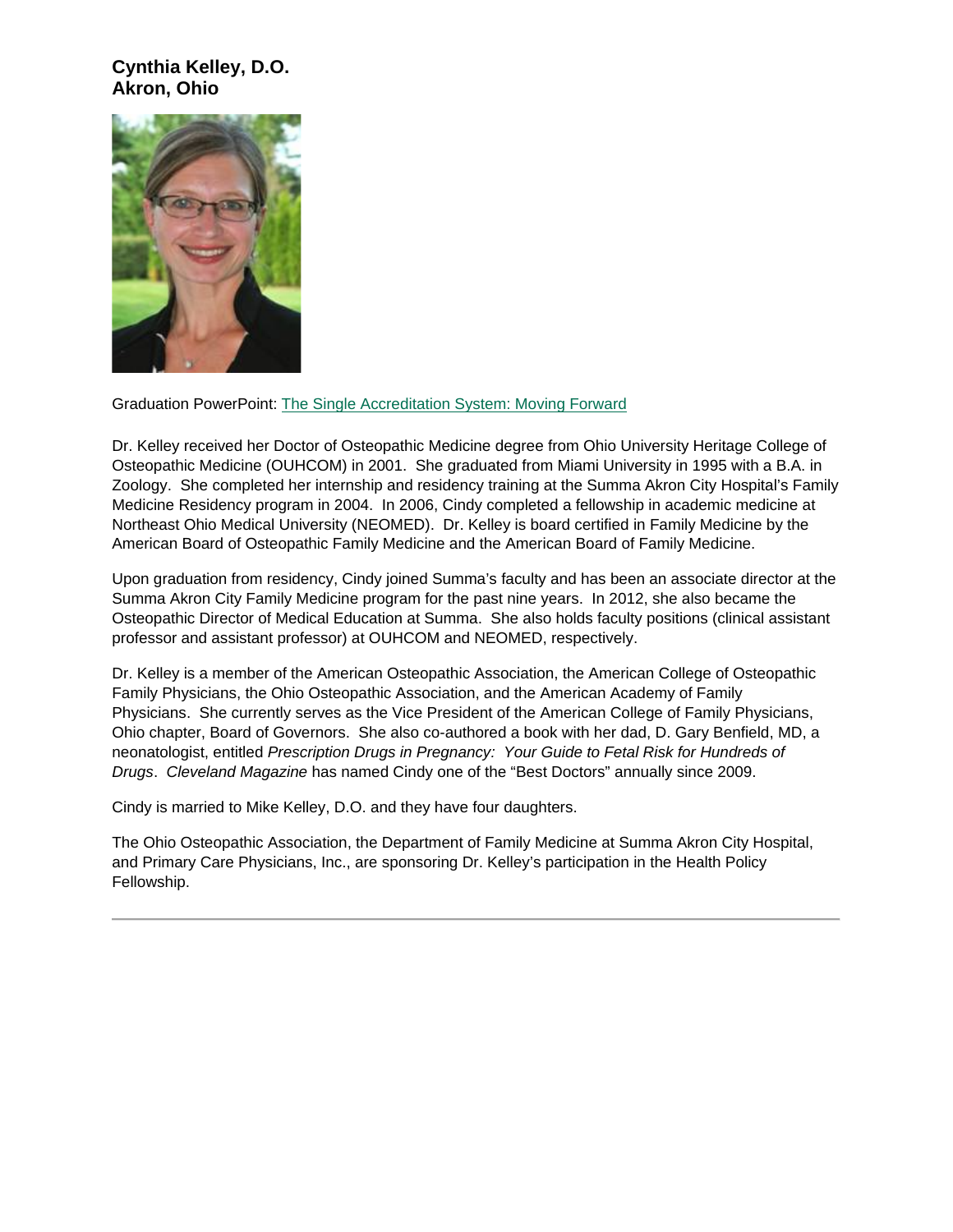### **David C Levine M.D., FACS Port Washington, New York**



Graduation PowerPoint: [Medical Student Loan Debt and Primary Care for Rural and Medically](https://ohio.box.com/s/9ncrw6f3diphfy32bvpbb6b1umf54mtu)  [Underserved Areas: Is It Just About the Money?](https://ohio.box.com/s/9ncrw6f3diphfy32bvpbb6b1umf54mtu)

Dr. Levine received his Doctor of Medicine degree in 1982 from the State University of New York at Buffalo. He graduated cum laude from the University of Pennsylvania in 1978 with a BA in the Biological Basis of Behavior (psychology/biology). From 1982-1985 Dr. Levine served as an Intern and Surgical Resident at Lenox Hill Hospital, New York, NY and completed his general surgery residency at St. Luke's Hospital, Cleveland, Ohio in 1987. He was board certified in General Surgery from 1990 – 2011. Dr. Levine began a solo General Surgical practice on Long Island, NY and over the next 17 years founded and managed North Shore Surgical Specialists, a ten surgeon multi-specialty group. Dr. Levine retired from practice in 2004.

Dr. Levine served as Director for medical student education in the Department of Surgery at North Shore University Hospital, Manhasset, New York from 2006 through 2012. In September 2012, Dr. Levine became the Assistant Dean for Clinical Education at the NYIT College of Osteopathic Medicine in Old Westbury, New York. In this capacity, he is responsible for the PACT program (Partnership for the Advancement of Clinical Training), which standardizes the delivery, teaching methods, student usage, and summative assessment of core curricular clinical content to our students in the third and fourth year clerkships. This is being achieved with the use of technology mediated resources and on-site visits for training and monitoring of 600 students in the clinical years at 39 separate facilities.

Dr. Levine is currently an Assistant Professor of Surgery at NYIT College of Osteopathic Medicine and Adjunct Assistant Professor of Surgery at Hofstra University-North Shore LIJ School of Medicine.

Dr. Levine is currently a member of the AOA and is a Fellow of the American College of Surgeons. During his career in practice he was a member of American Medical Association, Medical Society of the State of New York, Nassau Academy of Medicine, Nassau County Medical Society, Nassau County Surgical Society, and the American Society of Breast Surgeons.

Dr. Levine currently serves on several committees at the NYIT College of Osteopathic Medicine including the Council of Deans, Curriculum Task Force Committee, and Interprofessional Education Committee.

Dr. Levine is Vice President and Treasurer of the Nassau Physician's Foundation (medical student education and medical research) and is also the President of the Animal Cancer Foundation which funds research in comparative oncology (genetic similarities of naturally occurring cancers in both humans and companion animals).

NYIT College of Osteopathic Medicine sponsors Dr. Levine's participation in the Health Policy Fellowship.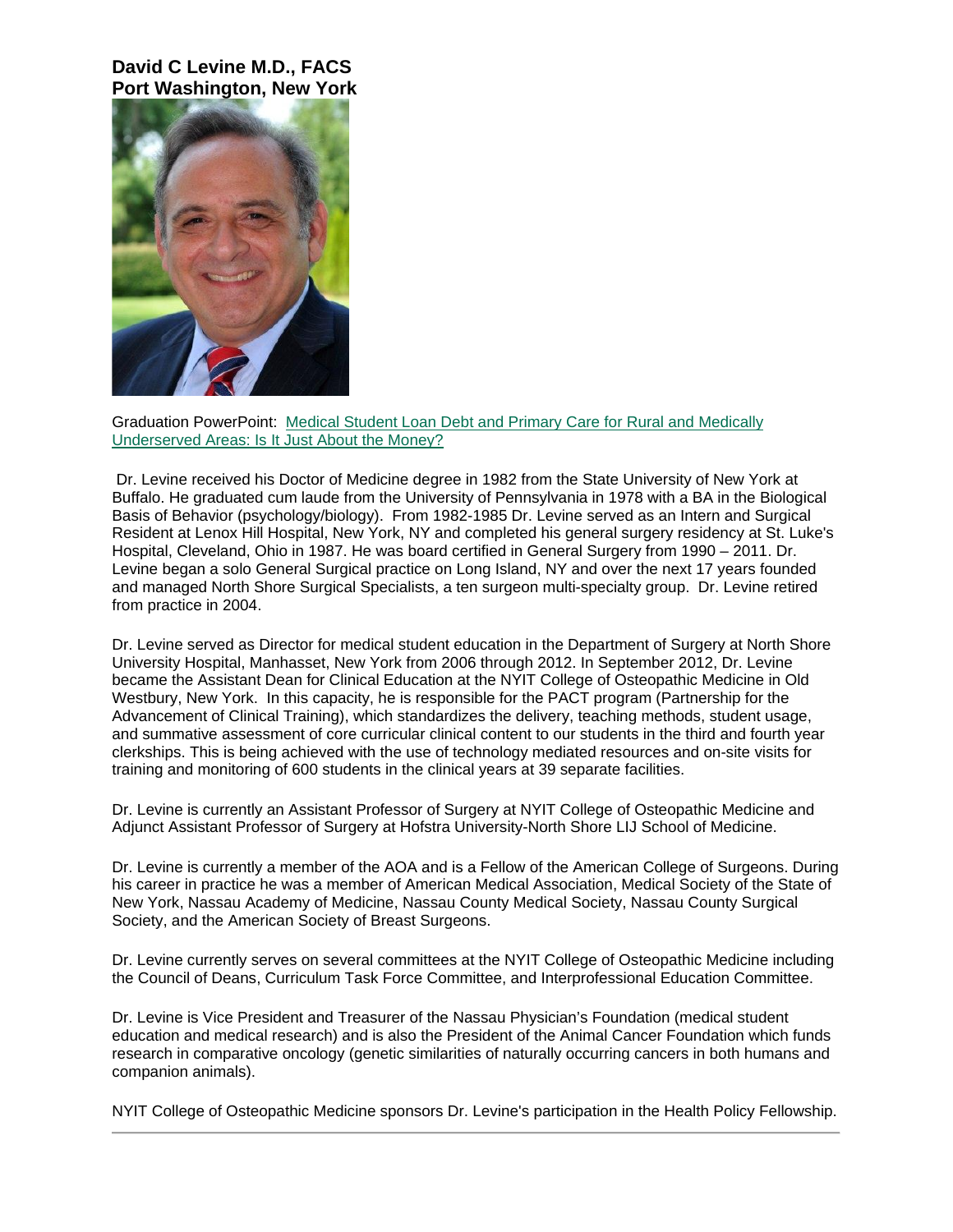## **Oneka Bynoe Marriott, D.O., M.P.H. Fort Lauderdale, Florida**



Graduation PowerPoint: [Foreign Medical Schools: A Good Investment or Bad Medicine for Taxpayers?](https://ohio.box.com/s/9nm7mk71dcwjfj9bmgow6i5w5x3p406m)

Policy Poster - Awarded Second Place: [Foreign Medical Schools: A Good Investment or Bad Medicine](https://ohio.box.com/s/hnxcvjl41eityh9s2svjc8yq0l6c40kx)  [for Taxpayers?](https://ohio.box.com/s/hnxcvjl41eityh9s2svjc8yq0l6c40kx)

Dr. Marriott was awarded her Doctor of Osteopathic Medicine degree from Ohio University Heritage College of Osteopathic Medicine in 2009. She graduated from Oakwood College (now Oakwood University) in Huntsville, Alabama in 2003 with a Bachelor of Science in Biology. She continued on to earn her Master of Public Health degree with a concentration in Health Behavior, Health Promotion from The Ohio State University College of Public Health in 2004. She completed a three-year pediatric internship and residency training program at Palms West Hospital in Loxahatchee, Florida in 2012. Dr. Marriott is board certified in Pediatrics by the American Osteopathic Board of Pediatrics.

Upon completion of her residency training, Dr. Marriott joined the faculty of Nova Southeastern University in Fort Lauderdale, Florida. In addition to her role as a practicing pediatrician in the University's Health Care Center, she serves as an Assistant Professor of Pediatrics and Public Health in the College of Osteopathic Medicine where she provides instruction to undergraduate and graduate medical education trainees as well as Master of Public Health degree candidates. Furthermore, she currently participates in the work of a number of committees including the Admissions Committee, Medical Centers' Advisory Board, and the Scholarship, Honors and Awards Committee.

Dr. Marriott is a current member of the American Osteopathic Association, the American College of Osteopathic Pediatricians (ACOP), the Florida Osteopathic Medical Association, and the American Academy of Pediatrics (AAP). During her final year of residency she provided leadership as the Chief Pediatric Resident, as well as held the role of District X Coordinator (comprising Alabama, Georgia, Florida and Puerto Rico) for the AAP's Section on Medical Students, Residents, and Fellowship Trainees. While attending Ohio University she served as Chapter Secretary for the Student National Medical Association as well as the Christian Medical and Dental Association. Currently, Dr. Marriott is the Public Health Section Co-Editor for the ACOP's *eJournal* Editorial Board.

Emanating from her participation in the disaster relief efforts following the 2010 earthquake in Haiti, she has developed an interest in and passion for advocating on behalf of pediatric disaster preparedness. Specifically, she continues to work with the AAP's Disaster Preparedness Advisory Council to advocate for the education of medical students and residents in pediatric disaster preparedness issues.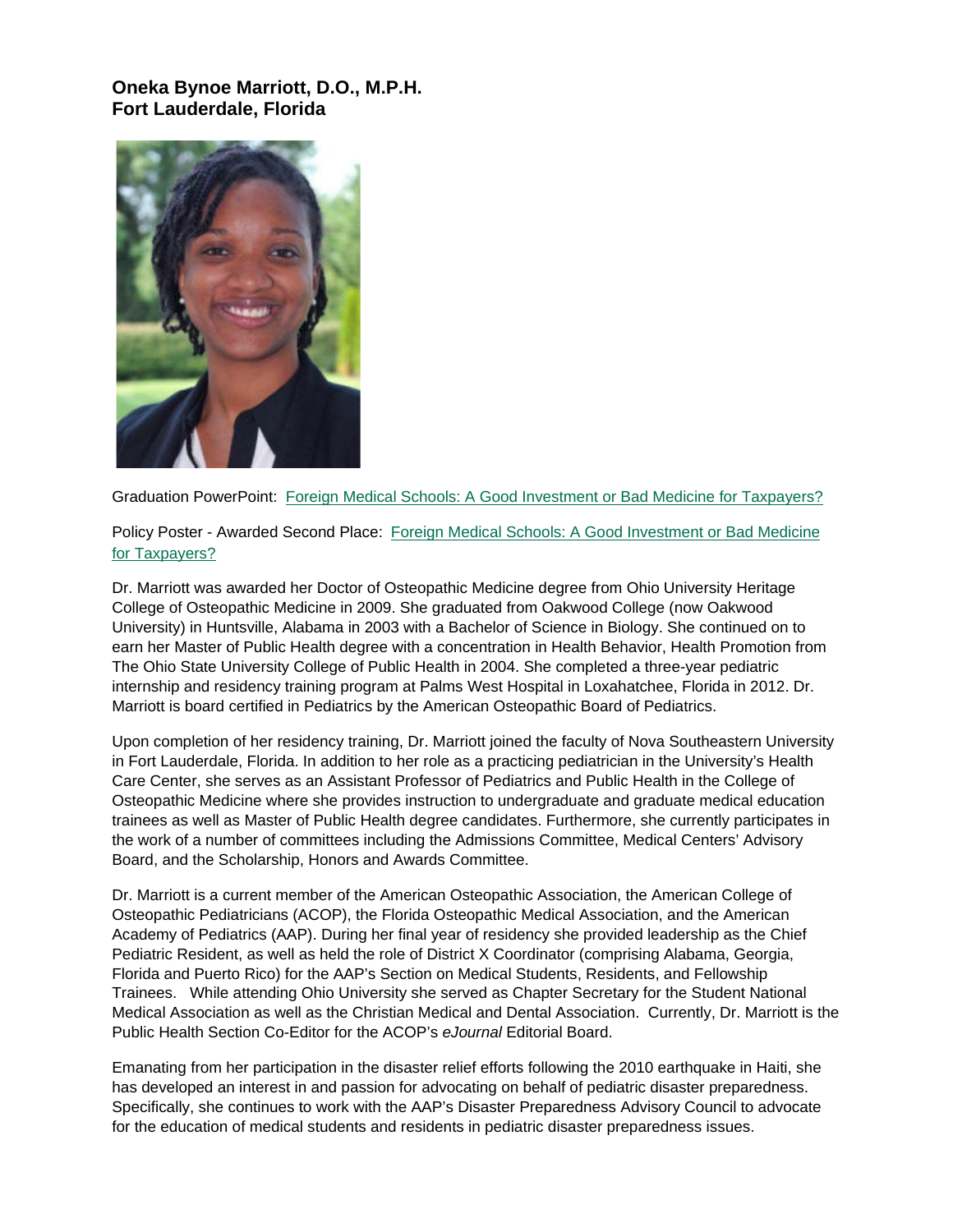She is married to her husband who serves as a firefighter/paramedic in South Florida, and is the mother of a toddler-aged son as well as step-mother of a teenage son.

Nova Southeastern University College of Osteopathic Medicine sponsors Dr. Marriott's participation in the Health Policy Fellowship.

# **Brian Marshall, D.O. Mayfield Heights, Ohio**



#### **Graduation PowerPoint:** [Primary Care Health Care Workforce Gap](https://ohio.box.com/s/ja2fx99zcyiwud4cq4lty4qf44m4m5bg)

Dr. Marshall received his Doctor of Osteopathic Medicine degree from Nova Southeastern University College of Osteopathic Medicine in 1992. He graduated with an M.B.A. from Cleveland State University in 2008. He graduated from The College of Wooster in 1987 with a B.A. in Psychology. He completed a one year rotating internship at Brentwood Hospital (now Southpointe Hospital) in 1993. He then completed a family practice residency program at Grandview Hospital in 1996, followed by a second residency at Southpointe Hospital in Emergency Medicine. He is board Certified in Family Practice by the American Osteopathic Board of Family Practice (ACOFP) and in Emergency Medicine by the American Osteopathic Board of Emergency Medicine Physicians (ACOEP).

He has practiced as a Locum Tenens Physicians with Comp Health, and then as US Navy Flight Surgeon between 1996 and 2000 with VP-46 completing both deployments to the Gulf and the West Pac. Dr. Marshall then worked in Occupational Medicine for US Health Works. After finishing his second residency, Dr. Marshall has been working primarily as an Emergency Medicine physician, currently at Hillcrest Emergency Department, Level 2 Trauma Center. He has also been the Medical Director in the past for two Twinsburg Urgent Care facilities and for Meridia's five Hospital Occupational Medicine and Employee Health Departments.

Dr. Marshall is a member of the American Osteopathic Association (AOA), The American College of Osteopathic Family Physicians (ACOFP), and the American Osteopathic Board of Emergency Medicine Physicians (ACOEP). He is also a committee member for medical records and billing best practices.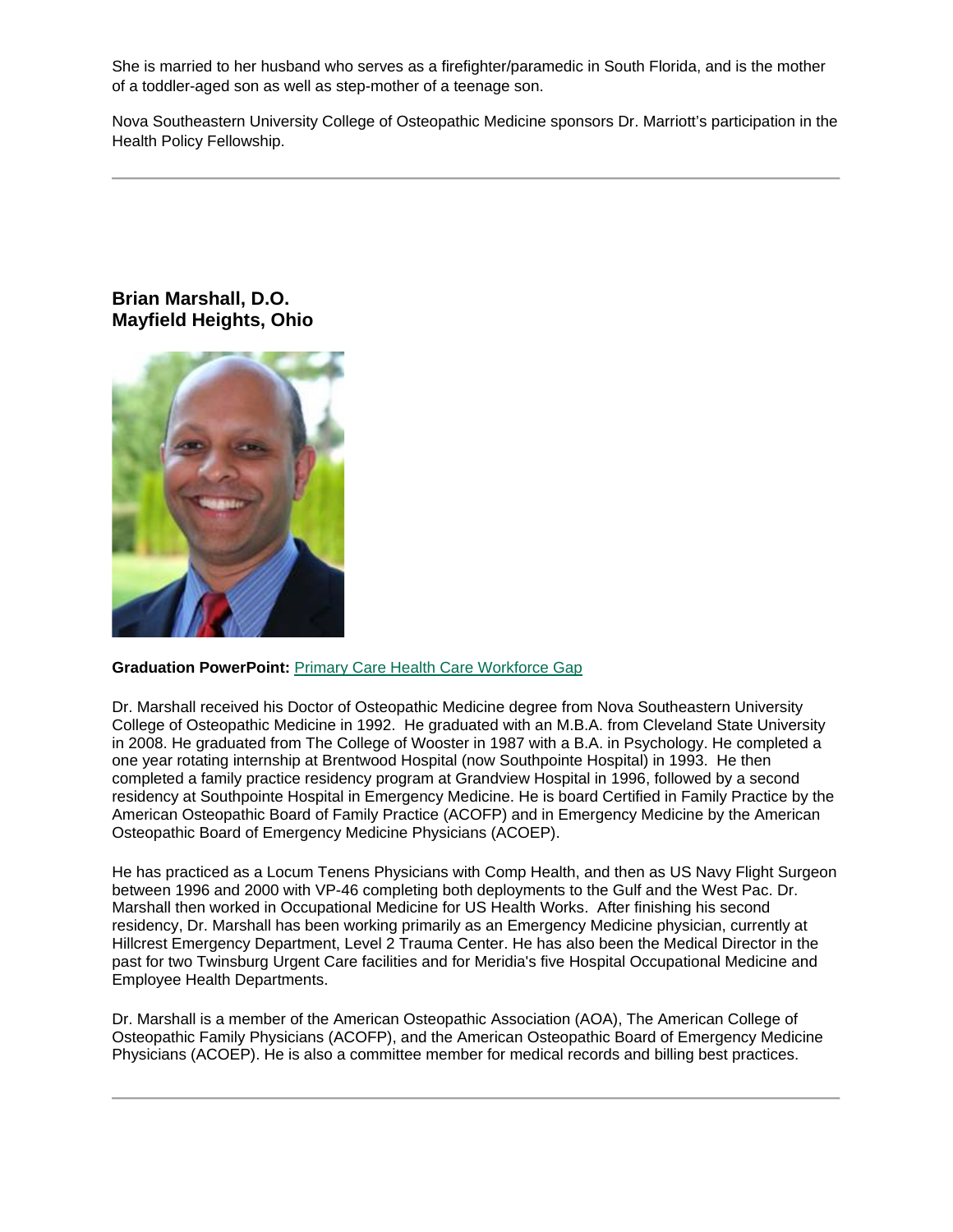# **Monte Mitchell, D.O., J.D. Fort Worth, Texas**



**Graduation PowerPoint:** [Price Transparency, All-Payer Claims Database \(APCD\), and the Provider:](https://ohio.box.com/s/ln96q90yco630f6b3kii49caj58llsek)  [Can Anything Save Our Health Care Dollars?](https://ohio.box.com/s/ln96q90yco630f6b3kii49caj58llsek)

Policy Poster - Awarded Honorable Mention: All-Payer Claims Database: Providing FACTS so Patients [Can Chose Value](https://ohio.box.com/s/k10jrawjbbh46bqafe9qbe26h2vfon70)

Monte Mitchell is a fifth generation Texan that studied Public Health at the University of Texas systems. He graduated from University of North Texas Health Science Center/ Texas College of Osteopathic Medicine in 1983 and trained in surgery until 1988. Monte graduated with a JD from Texas Wesleyan University School of Law in 1994.

Dr. Mitchell is a physician attorney mediator who has attended seminary and has training and interest in healthcare mediation, complex commercial mediation, politics, medical policy, healthcare, healthcare law, and business. Dr. Mitchell is also a building contractor in Texas who has extensive experience in land development, construction of custom homes, and the oil/gas industry. He is a triple board certified physician and surgeon in the State of Texas: certified in family, emergency, and hospital medicine. In addition, he has received double fellowships in family and emergency medicine.

Since 1994, Monte has run the small solo firm of Monte Mitchell, Attorney at Law. He ran for State Representative in 1998, 2000, and 2012. He focuses in the legal areas of construction law, medical malpractice, oil and gas, family law, and personal injury. He ran a near free clinic at Christ for the Nations Institute in Dallas for 6 years as a medical missionary and now runs three active companies: 3M Financial Network, Inc., Mark 1 Homes, and Sentinel, LLC.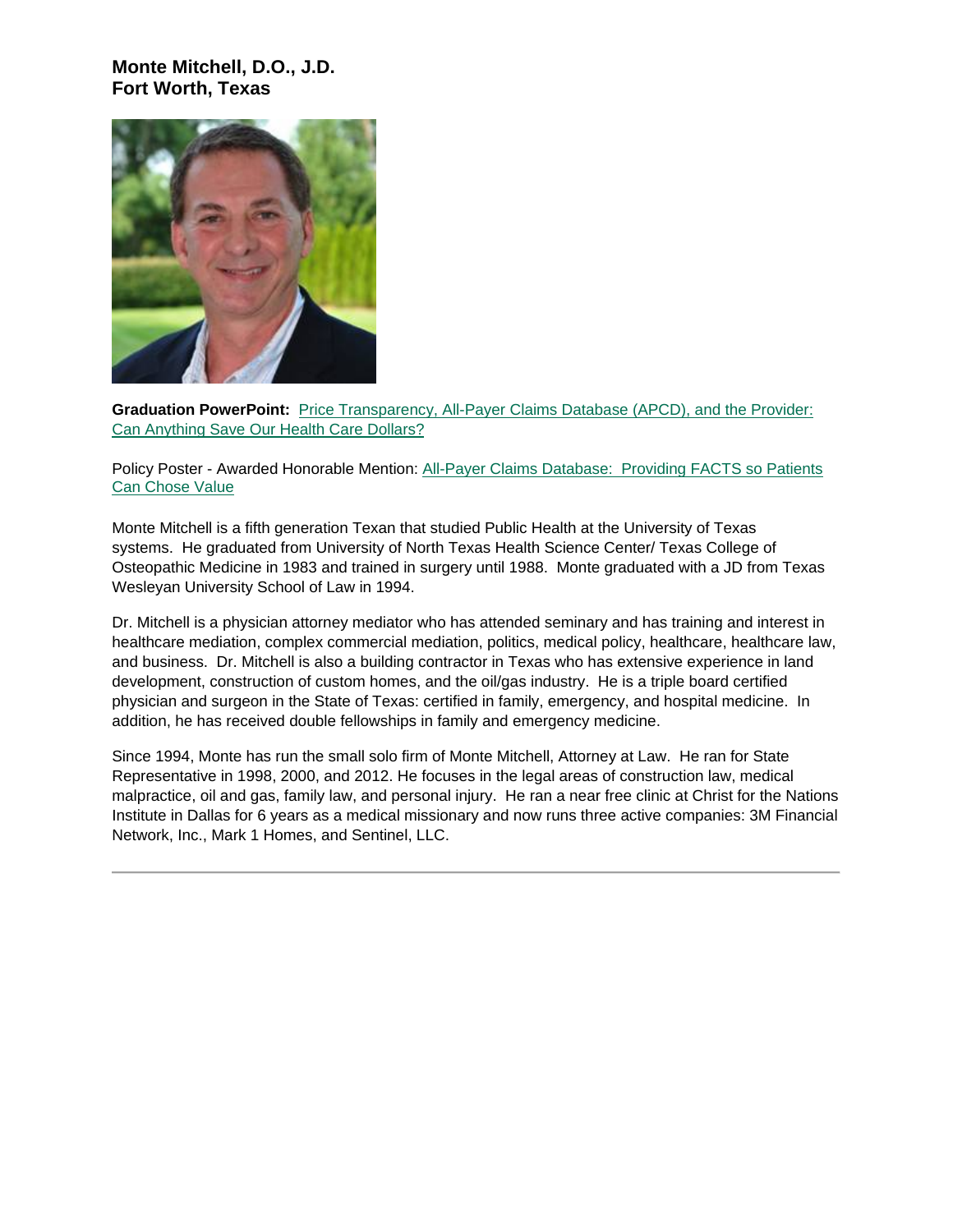**Maria Maratta Plummer, M.D. Garden City, New York**



**Graduation PowerPoint:** Reference Pricing - [Reducing Prescription Drug Prices:](https://ohio.box.com/s/1zm99oju12p8in2mfvouoyevz8gzjzxf) Lessons Learned

Dr. Plummer received her medical degree from the University of Medicine and Dentistry of New Jersey – Robert Wood Johnson Medical School (Piscataway, NJ) in 1990. She graduated from Vassar College (Poughkeepsie, NY) in 1986 with a B.A. in Biology. She began an internship in Pediatrics at Stonybrook University Hospital on Long Island, NY in 1990 but then switched to a Clinical Pathology residency at Winthrop University Hospital in Mineola, NY in July 1991 and was board certified in Clinical Pathology in 1995. She then worked part-time as a Clinical Pathologist at LabCorp (Uniondale, NY) and was on the part-time Courtesy Staff of Winthrop University Hospital, but returned to complete an Anatomic Pathology residency in 1998 and became board certified in Anatomic Pathology in 2000.

Dr. Plummer was hired as a full time staff pathologist at Winthrop University Hospital in January 2001, covering both the clinical and anatomical pathology services at Winthrop and also at New Island Hospital in Bethpage, NY. She concurrently had an appointment as a Clinical Instructor in the Department of Pathology at the State University of New York-Stony Brook University Hospital. She held a New York Certificate of Qualification as a Laboratory Director. She sat on the Hospital Abbreviation Committee and was heavily involved in Tumor Board weekly meetings and other interdepartmental conferences. In 2006, Dr. Plummer left Winthrop to take a position as a staff pathologist in the Division of Gastrointestinal Pathology at LabCorp (Laboratory Corporation of America) in Uniondale, NY where she remained for one year. In 2008 she took her current position as an Assistant Professor at New York Institute of Technology College of Osteopathic Medicine, starting in the Biomedical Sciences Department and since April 2013 is a member of the newly formed Medical Education Department. Dr. Plummer won the Outstanding Faculty Award for Excellence in Teaching Clinical Sciences in 2011 and the Outstanding Faculty Award for Excellence in Teaching Basic Sciences in 2013. She is a thread course coordinator for the Introduction to Osteopathic Medicine course and a faculty advisor for the American Medical Student Association (AMSA) and the Student Organization for Hematology and Oncology (SOHO). She sits on the Technical Advisory Committee, Biosafety Committee, and has sat on the Grievance committee of the Faculty Senate. She has also conducted interviews for Admissions.

Dr. Plummer is the past Secretary of the Nassau County Society of Pathologists (2001 – 2004) as well as the Society's past membership coordinator (2009 – 2011). She has been a member of the American Medical Association since 1990, the American Society for Clinical Pathology (Fellow) since 1996, and the College of American Pathologists (Fellow) since 2000. She is also a member of the Group for Research in Pathology Education since 2008.

New York Institute of Technology College of Osteopathic Medicine sponsors Dr. Plummer's participation in the Health Policy Fellowship.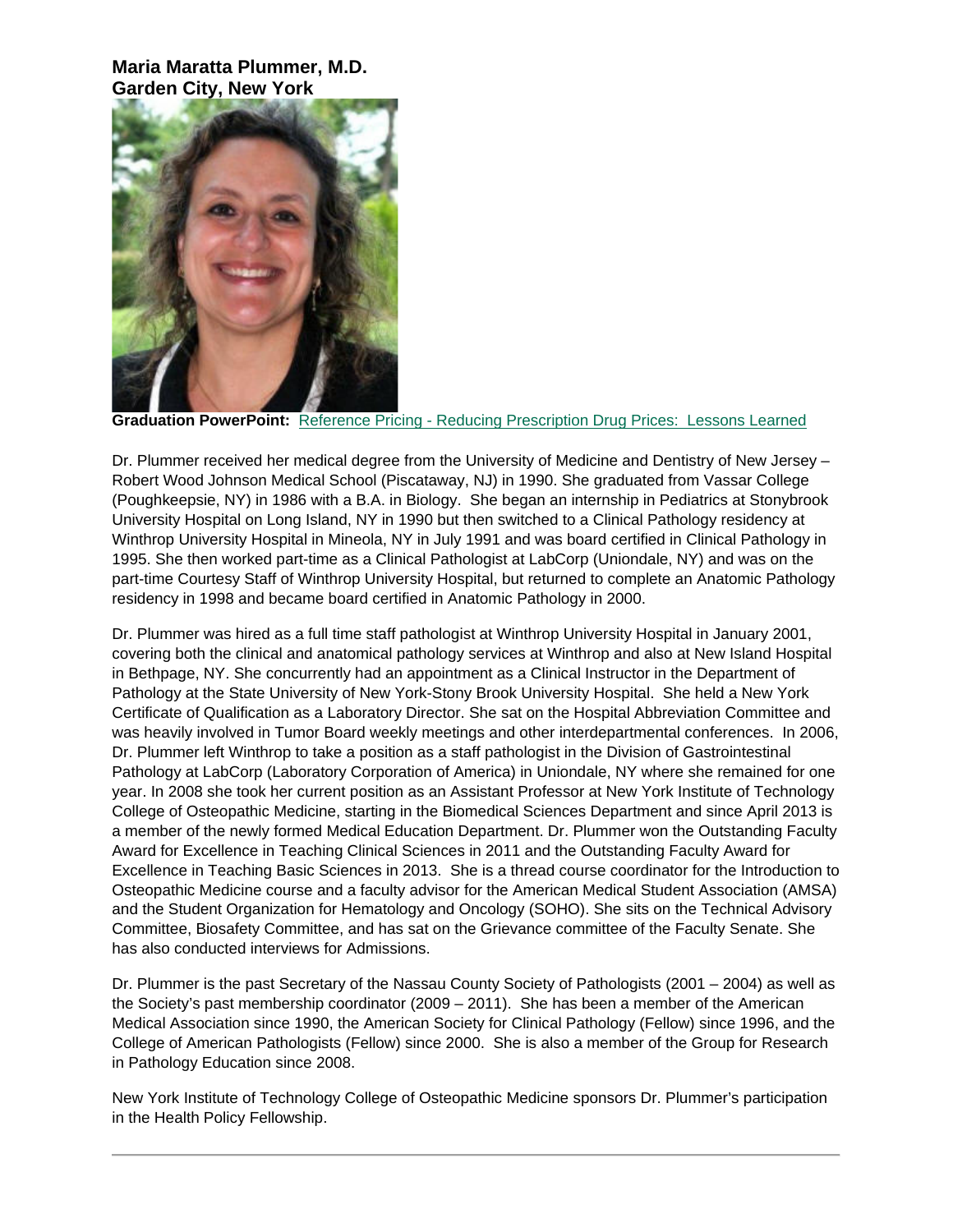# **Robin Richardson, D.O, Portland, Oregon**



#### **Graduation PowerPoint:** [Can Telemedicine Solve the Healthcare Access Problem for Rural America's](https://ohio.box.com/s/hzetup7lfkfb11u3vhxtdxs2w9smypbo)  [Elderly and Poor?](https://ohio.box.com/s/hzetup7lfkfb11u3vhxtdxs2w9smypbo)

Dr. Richardson received his Doctor of Osteopathy (Osteopathic Medicine) degree from the College of Osteopathic Medicine of the Pacific in 1986. He graduated from Willamette University in 1977 with a B.S. degree in Biology. He obtained his Physician's Assistant Certificate from Stephens College in 1978. He completed his one year rotating internship at Eastmoreland Hospital in 1987. He became a Costin Scholar in 2012. He is board certified in Family Medicine by the American Osteopathic Board of Family Practice.

He has been in Family Practice for 26 years. During his spare time he has also worked in Emergency Medicine and Immediate Care. At Eastmoreland Hospital he was chair of Quality Management for 14 years, twice Chief of Staff and Chairman of the Family Practice department. He served as the Hospital representative of the Hospital Staff on the Multnomah County Medical Society, as well as serving on the Hospital Board of Trustees for 6 years. He served the Osteopathic Physicians and Surgeons of Oregon as a member of the board, rising through the offices to the rank of President in 2001-2003. He has served as president of the Oregon chapter of the ACOFP, and as President of the Northwest Osteopathic Medical Foundation. He has been honored as Physician of the Year by the Osteopathic Physicians of Oregon, Medical Professional of the Year by the local chapter of ARC, and received the J. Scott Heatherington D.O. Lifetime Achievement award from the Northwest Osteopathic Medical Foundation. From 2001-2006, Dr. Richardson was the Medical Director of FamilyCare Inc, an osteopathic-based health care organization in Oregon. Since 2006, Dr Richardson has served on the Board of Directors of FamilyCare and is the current Board Secretary.

Dr Richardson is a Member of the American Osteopathic Association and has been a member of their House of Delegates for 15 years. He is a member of the Osteopathic Physician and Surgeons of Oregon, the American College of Osteopathic Family Physicians, the Northwest Osteopathic Medical Foundation, and the Medical Society of Metropolitan Portland. He is a Clerkship director for COMP-NW, and has served as a clinical instructor for Western University of Health Sciences, Touro University, Midwestern University, Glendale and Pacific University.

FamilyCare Inc. sponsors Dr Richardson's participation in the Health Policy Fellowship.